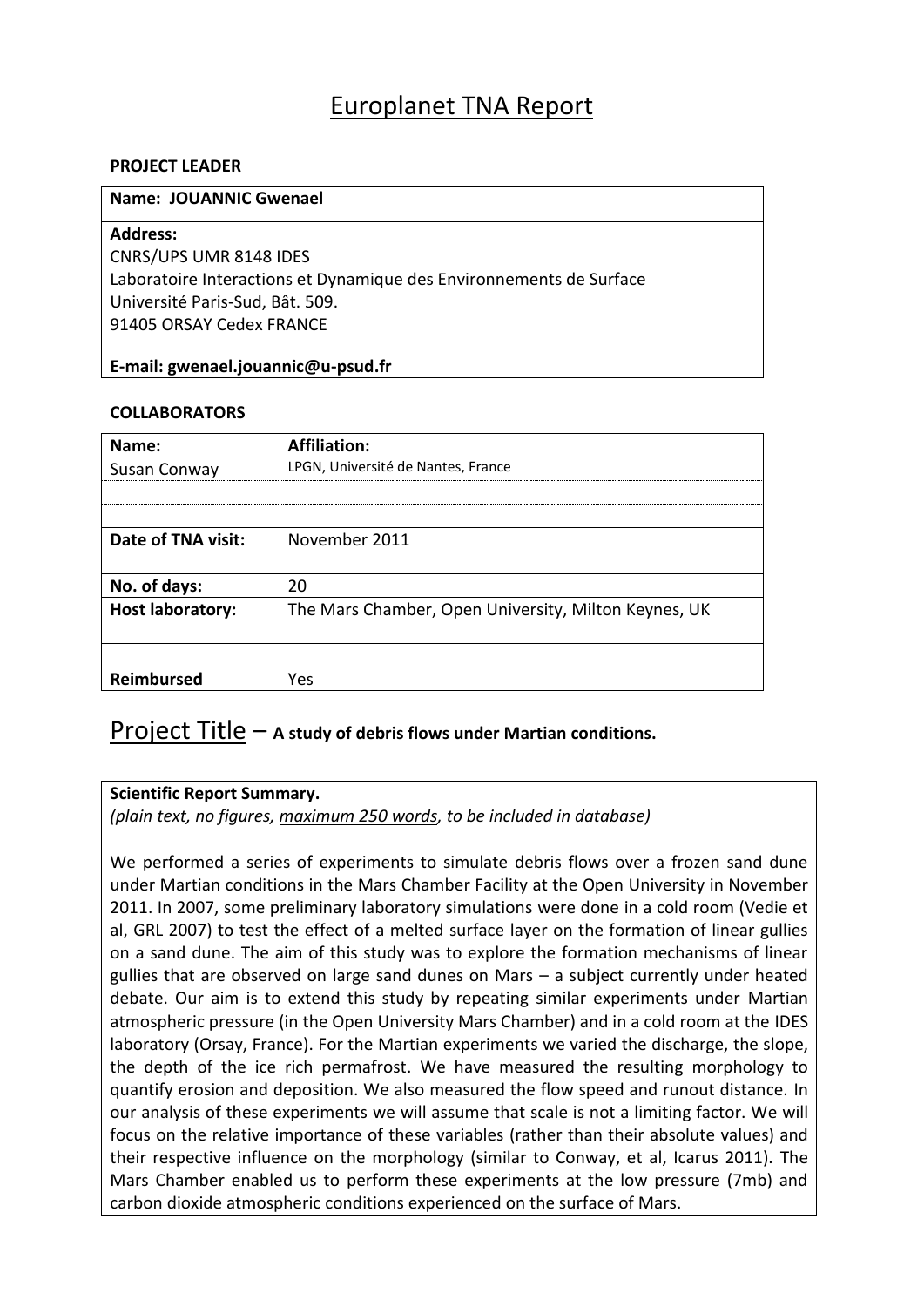### **Full Scientific Report on the outcome of your TNA visit**

### **Approx. 1 page**

We performed a series of 20 experiments to simulate debris flows over a frozen sand dune. The Mars Chamber at the Open University enabled us to perform these experiments at the low pressure (7mb) and carbon dioxide atmospheric conditions experienced on the surface of Mars. In this first set of experiments (in November 2011), we varied the discharge, the depth of melting of the permafrost layer and the bed inclination. The experiments progressed in the following way: for each experiment we prepared the sediment bed at least 15 hours in advance. The sand in the test bed was saturated with water, levelled off and then placed in the freezer onsite. Once completely frozen (after 15hrs) the tray was removed and a defrosted layer allowed to form. Once the correct depth of melting had been achieved (after ~3hrs) the tray was placed in the chamber and the pressure reduced to 7mbar (~1hr). The temperature of the permafrost, melted layer and the chamber pressure were monitored throughout. Once the correct pressure was achieved water was introduced from an external reservoir for a set duration (dependant on discharge, ranging from 2-15s). The progress of each experiment was monitored using two internal webcams and two external video devices. Photo-documentation was performed prior, during and after each experimental run. Once the experiment was complete the chamber was returned to atmospheric pressure and the depth of the melted layer was measured. The tray was then removed for laser scanning to generate a full elevation model of the sediment surface and make any other additional measurements. Once measurements were completed the tray was prepared to be refrozen. This procedure allowed us to perform between one and two experiment runs per day.

From the data collected we will calculate both the total volume of sand eroded and deposited and these volumes as a function of the distance along the flow. We will also quantify the height of the levees and depth of the channel along the flow. The speed of the flow will be calculated precisely from the video devices.

The results from this set of experiments will be compared to a parallel set of experiments being performed in the cold room facility at IDES laboratory (Orsay, France) under terrestrial atmospheric conditions. The results from these two sets of experiments are intended to generate a number of journal publications and will be used to assess the action of water in forming gullies on Mars, recent kilometre-scale features believed to be formed by the action of liquid water. The results will also provide better constraints on the behaviour of liquid water in a metastable state under realistic Martian conditions, which is currently poorly understood. These 20 experiments are unique in being only possible at the Open University using the Mars Chamber facilities.